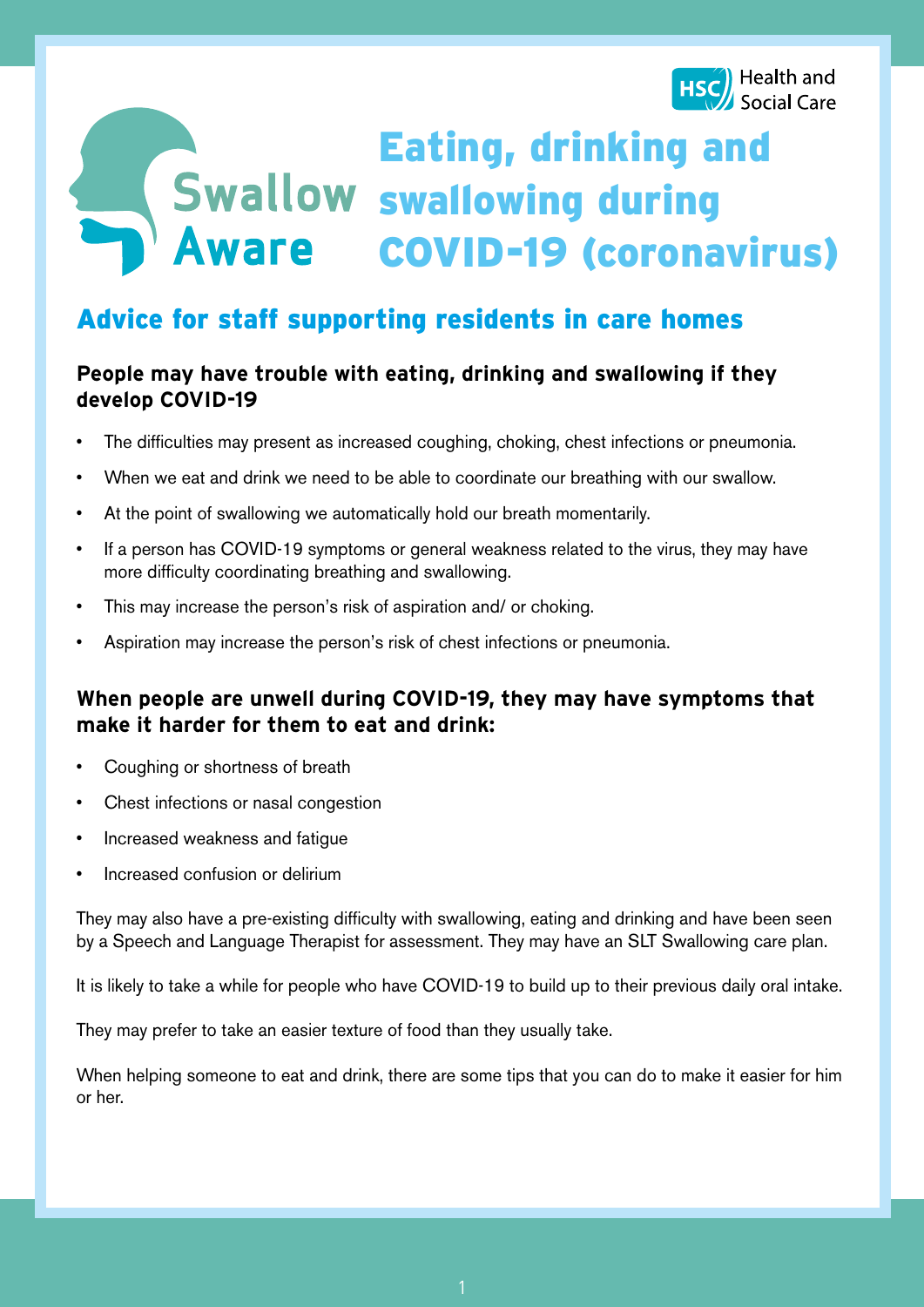# Getting ready for mealtimes



#### SLT swallowing advice

Check that any previous Speech and Language Therapy swallowing advice for this resident is being followed.

#### Glasses, dentures and hearing aids

If the resident has these, ensure they are worn and properly secured.







#### Oral care

COVID -19 can make someone's mouth very dry due to coughing and mouth breathing. Regular mouth care should be completed and the mouth checked to make sure it is clean after meal.





# Utensils

Check that items such as straws or spouted cups are really needed as they often lead to difficulty. Sips from an ordinary cup with assistance can often be safest.

If a Speech and Language Therapist has suggested a special cup or straw or using thickener, make sure you do this as it can help improve comfort and safety.

## **Distractions**

The resident may get tired very quickly and be easily distracted.





## **Fatique**

Try to provide smaller amounts, often throughout the day, rather than three larger meals.

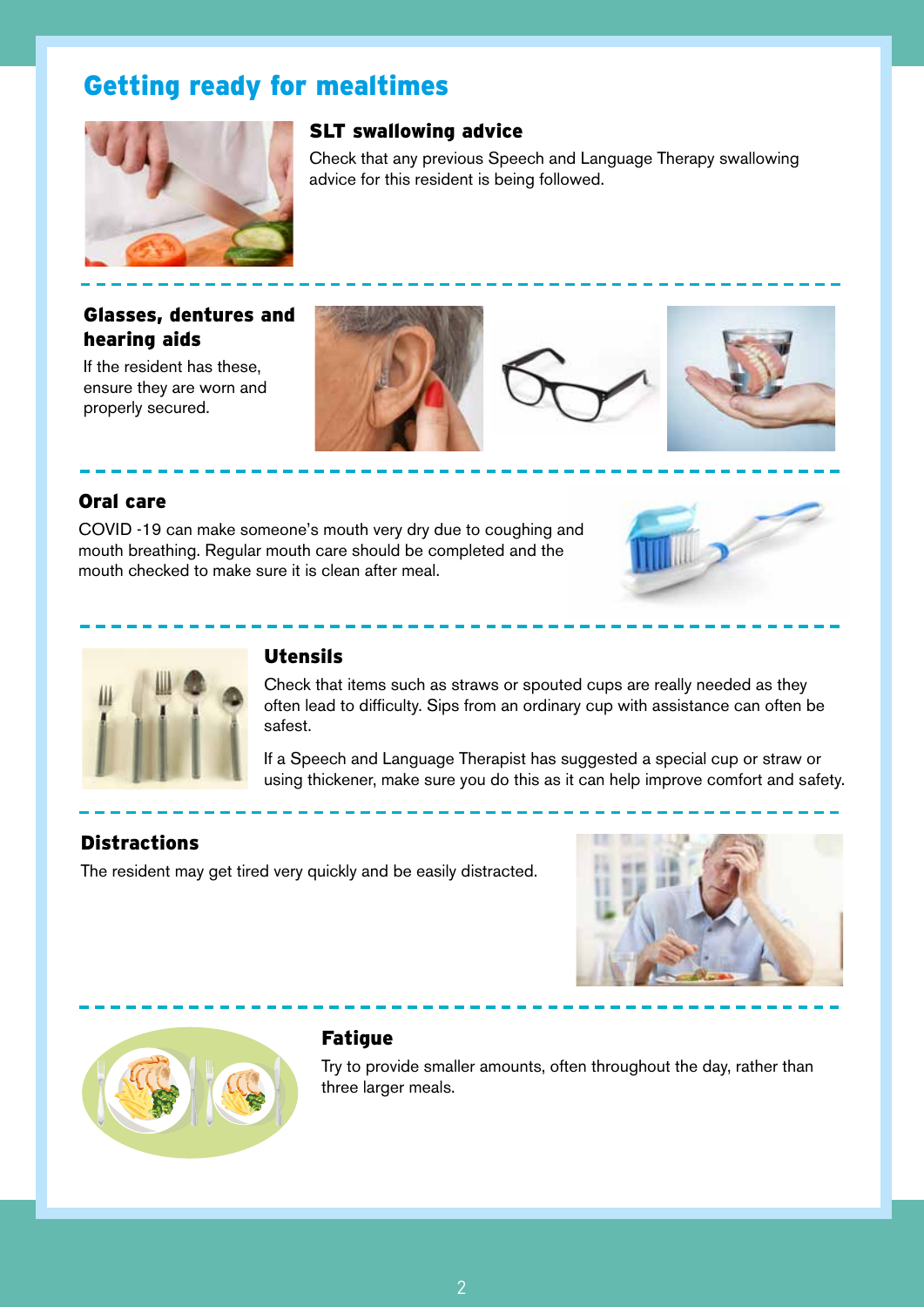

# Alert

Make sure the resident is fully alert and awake for any food, fluid or medication.

## Position

Always sit up fully for any eating or drinking. The person should remain upright for 30 minutes after intake.





#### Pace

Encourage the resident to eat or drink at a slower pace.

Ensure eating and drinking is at a steady rate and not too fast. Watch for a swallow and that the mouth is clear before the next spoonful or sip is taken.

#### Breathlessness and rest

Encourage them to stop and rest if they are feeling breathless to allow the breathing to return to normal before they take another sip/bite.

This will help reduce the risk of food/drink going into the lungs.





#### Oxygen masks

If they are receiving oxygen via a mask, remove the mask to place food in the mouth and then replace the mask while they are chewing the food. Similarly, with drinks, replace the mask between sips. This will help ensure they are not swallowing when short of breath and will reduce the risk of food or drink going into the lungs.

#### Amounts

Take small sips or bites. A teaspoon amount is about right.